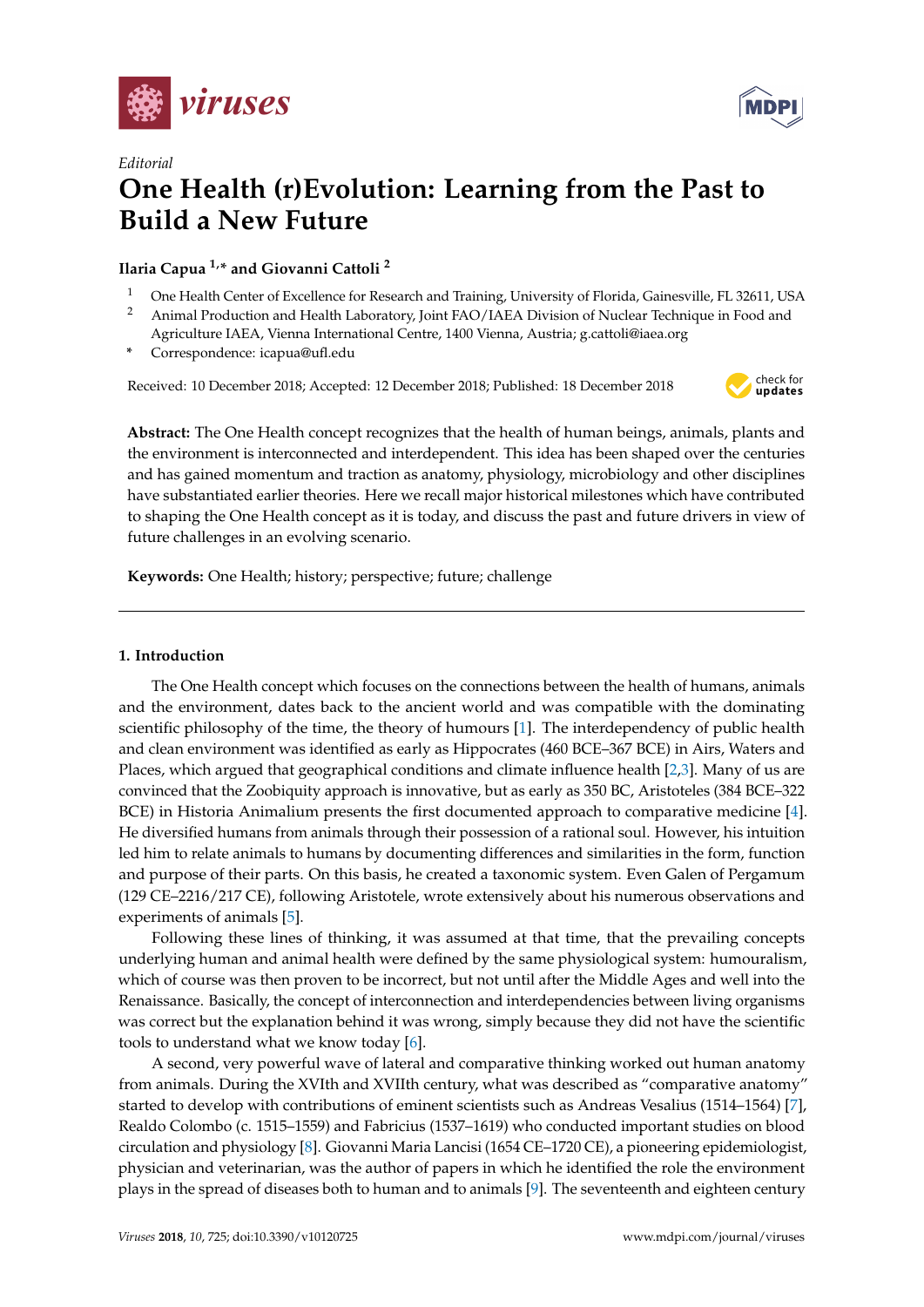movements provided great insight and proved ancient Greek theories were correct in principle by bringing humans and animals into even greater proximity.

In France, Vicq d'Azyr (1749–1794) went beyond comparative anatomy to develop a truly comparative form of medicine. His investigations proved the key role of the environment in human and animal health and diseases. D'Azyr correlated human and animal diseases with climatic and geographical conditions. He did not perceive any dividing line between human and animal medicine [\[10\]](#page-3-9). The founding of the first veterinary school in Lyon, France, by Claude Bourgelat (1712–1779) established formal education in animal health and its interaction with human health in Europe. The subsequent work of Louis-René Villermé (1782–1863) and Alexandre Parent-Duchatelet (1790–1835), also in France, led to the development of the veterinary specialty field of public hygiene [\[11\]](#page-3-10). It was a little later that the German physician and pathologist Rudolf Virchow (1827–1902) coined the term 'zoonosis'. He insisted that health in humans and animals differed only in detail and not in kind. He recognized that environmental factors were key determinants of health outcomes. For example, his indications for ending a persistent epidemic of typhus, which he himself had investigated, was to provide the affected region with freedom, improved roads and good schools [\[12\]](#page-3-11).

The Canadian Sir William Osler (1849–1919), who studied under Virchow's mentorship, further promoted the concepts of comparative medicine and comparative biology and the integration of human and animal health. He was acclaimed for having coined the term "one medicine" [\[13\]](#page-3-12), however a subsequent historical review [\(http://www.onehealthinitiative.com/publications/Who%20coined%20the%20term%](http://www.onehealthinitiative.com/publications/Who%20coined%20the%20term%20One%20Medicine%20by%20B%20%20Kaplan%20and%20C%20%20Scott%20May19%202011-CS.pdf) [20One%20Medicine%20by%20B%20%20Kaplan%20and%20C%20%20Scott%20May19%202011-CS.pdf\)](http://www.onehealthinitiative.com/publications/Who%20coined%20the%20term%20One%20Medicine%20by%20B%20%20Kaplan%20and%20C%20%20Scott%20May19%202011-CS.pdf) provided evidence that the American veterinarian, Calvin W. Schwabe, DVM, MPH, ScD first proposed this term in 1980's to approach zoonotic diseases. In any case, Sir Osler taught veterinary students, undertook research into the diseases of animals, and once again asserted the value of comparative medicine to medical audiences [\[14\]](#page-3-13).

The 1860s–1870s marked the development of the germ theory. In France, Louis Pasteur (1822–1895) discovered the principles of vaccination, microbial fermentation, and pasteurization [\[15\]](#page-3-14).

Robert Heinrich Hermann Koch (1843–1910), the founder of modern bacteriology, identified the specific causative agents of tuberculosis, cholera, and anthrax and provided experimental support for the concept of infectious diseases, which included experiments on humans [\[16\]](#page-3-15).

### **2. Macrocycles in One Health**

From the very brief historical perspective summarized above, it is clear that there are macrocycles of understanding built around contemporary scientific knowledge. The theory of the humours was based on the underlying belief that health is governed by a complex interaction between factors that are both internal and external to the human body. This was an unfounded theoretical hypothesis that landed on scientific evidence only around the 16th century but then started increasing exponentially. An ever-expanding number of scientific discoveries, "milestones of understanding" were developed in animal models and then applied to humans. During the 200 years which separated the studies of Vesalius from those of Pasteur, the One Health approach was rewarded by yielding many game-changing scientific discoveries, mainly in the fields of comparative anatomy, physiology and pathology.

Pasteur, Virchow and Osler were the forerunners of the next macrocycle around One Health—which is still ongoing. Another step forward in knowledge about the interconnection between animal and human health was when zoonotic diseases were discovered and understood in their complexity. These were just part of a much bigger picture; evidence that an animal virus such as rinderpest could give origin to a devastating human virus such as measles was a true revelation [\[17\]](#page-3-16).

As knowledge progressed, the perspective of Eco-Health as a natural expansion of the germ theory to include ecological aspects was developed. The contribution and inter-dependency of ecosystem health to the health of humans and animals received full recognition in early 2000, when One Health became the dominating approach to emerging threats related to avian and pandemic influenza.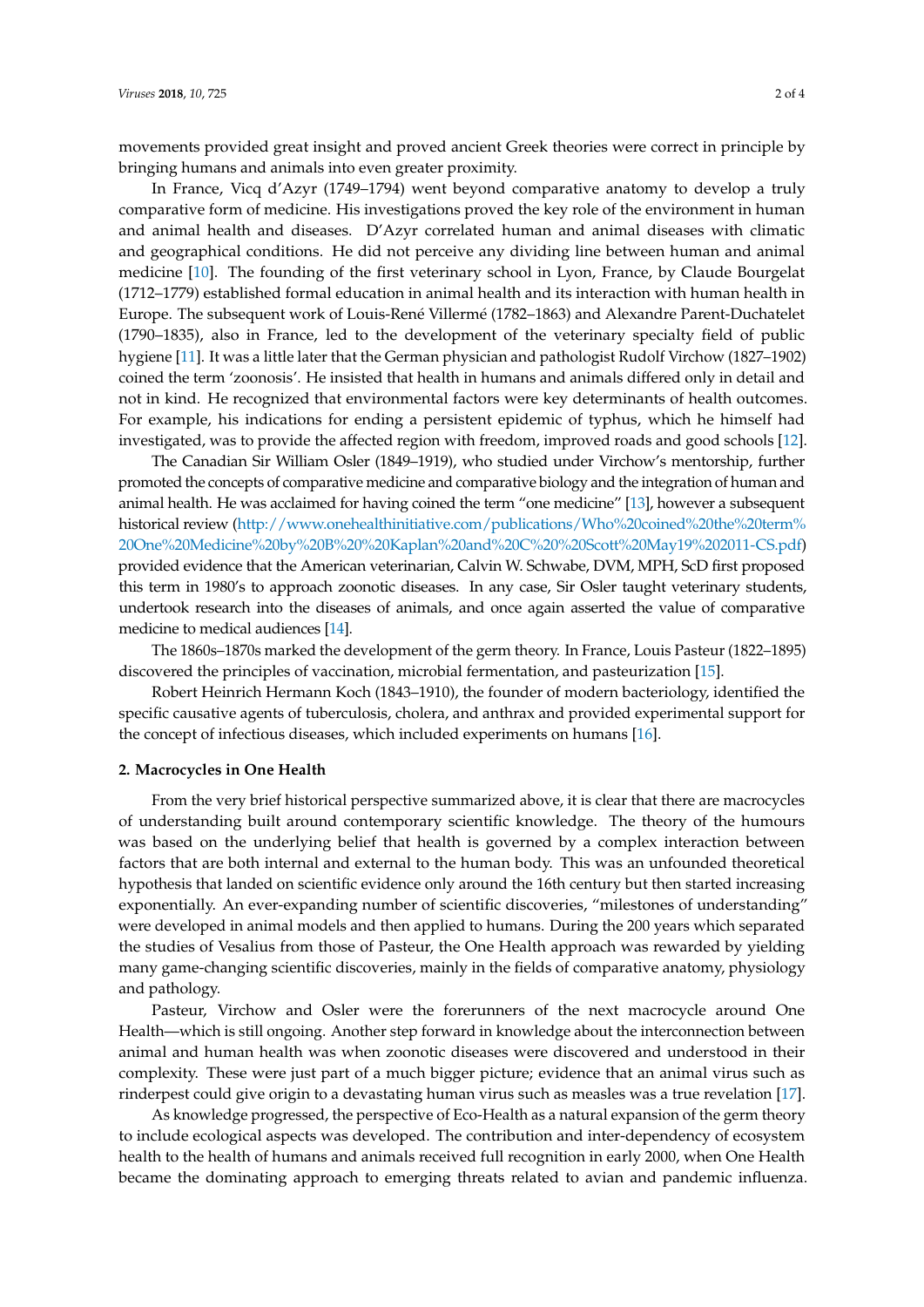This likely triggered the popularity of the One-health concept beyond the limited scientific community, to the point that it was a well-represented issue in the agenda of the International Ministerial Conference on Avian and pandemic influenza in 2008 in Sharm El Sheikh. Since then, successful projects and growing attention have been focusing on the emergence of potentially zoonotic pathogens from wildlife and the ecosystem. Over the past couple of decades, outbreaks of avian influenza, West Nile, Ebola, MERS CoV and many others have urged funding agencies and international organizations to include wildlife in their studies, and even beyond that, some internationally funded projects are targeted to carry out surveillance focused on wildlife [\[18\]](#page-3-17).

It is clear that One Health is a convincing approach which has evolved over the centuries and is expected to evolve further in light of new discoveries. This special issue was assembled with the intention of collecting diverse experiences and points of view of colleagues who share the One Health methodology in their scientific approach. Such a collection of articles allows us to explore critically the state of the art with reference to the persistence of old challenges and the implementation of successful mitigation strategies.

#### **3. Future Perspectives**

In looking back at how the One Health vision has developed over the centuries, it seems rather obvious that as we learn more and we develop new ideas, the One Health concept is going to encompass more and more disciplines as new interfaces are discovered and become accessible. As these discoveries occur, the area of overlap between the health of humans, animals and the environment will be in constant expansion. For this reason, One Health should be seen as a dynamic concept evolving over time, taking full advantage of the tools and knowledge available in other fields.

The ever-evolving focus of the One Health approach has brought us today to concentrate on emerging and re-emerging zoonotic infections including those linked to antimicrobial resistance. As guest editors we have stimulated authors to look into novel frontiers of One Health. Several papers contained in this Special Issue highlight a need to look into the broader picture and to explore other drivers and determinants as influencing forces on the implementation of One Health efforts being proposed on a global scale. To do this we must be brave and move towards new frontiers.

The big data environment, the "omics" revolution, social media, and scientific and technological breakthroughs offer great opportunities to expand the frontiers of existing areas of research and to create novel ones. However, this process should also be context driven, dovetailing into higher-level objectives such as the sustainable development goals. The latter offer an opportunity to extend areas of collaboration and research across disciplines. The One Health community should be proactive in the current environment and be more prepared to face contemporary challenges. Artificial intelligence, deep learning, and data driven research will be strategic tools and approaches that will contribute to opening one or more new One Health macrocycles building on previous and ongoing approaches.

The One Health community needs to remain open-minded and be permeable to (disruptive) ideas, which may point to transformational approaches coming from the contemporary environment including the digital revolution. These must be preceded by repositioning humans to their role as "one of the species inhabiting the planet", although with great impact, as we can be considered "the species in charge" for the health of the planet.

Above all, the One Health community and its stakeholders should stretch their minds to visualize One Health as a dynamic concept that evolves over time by exploiting knowledge available at that time. The real challenge moving forward will be on how to better understand the areas of interface between the health of humans, animals, plants and the environment and learning to address the health of the system, which is the fundamental concept underlying the One Health approach.

**Acknowledgments:** The authors are thankful to Sara Agnelli for providing the historical data and perspective and to Rania Gollakner and Olga Munoz for their comments and suggestions.

**Conflicts of Interest:** The authors declare no conflict of interest.